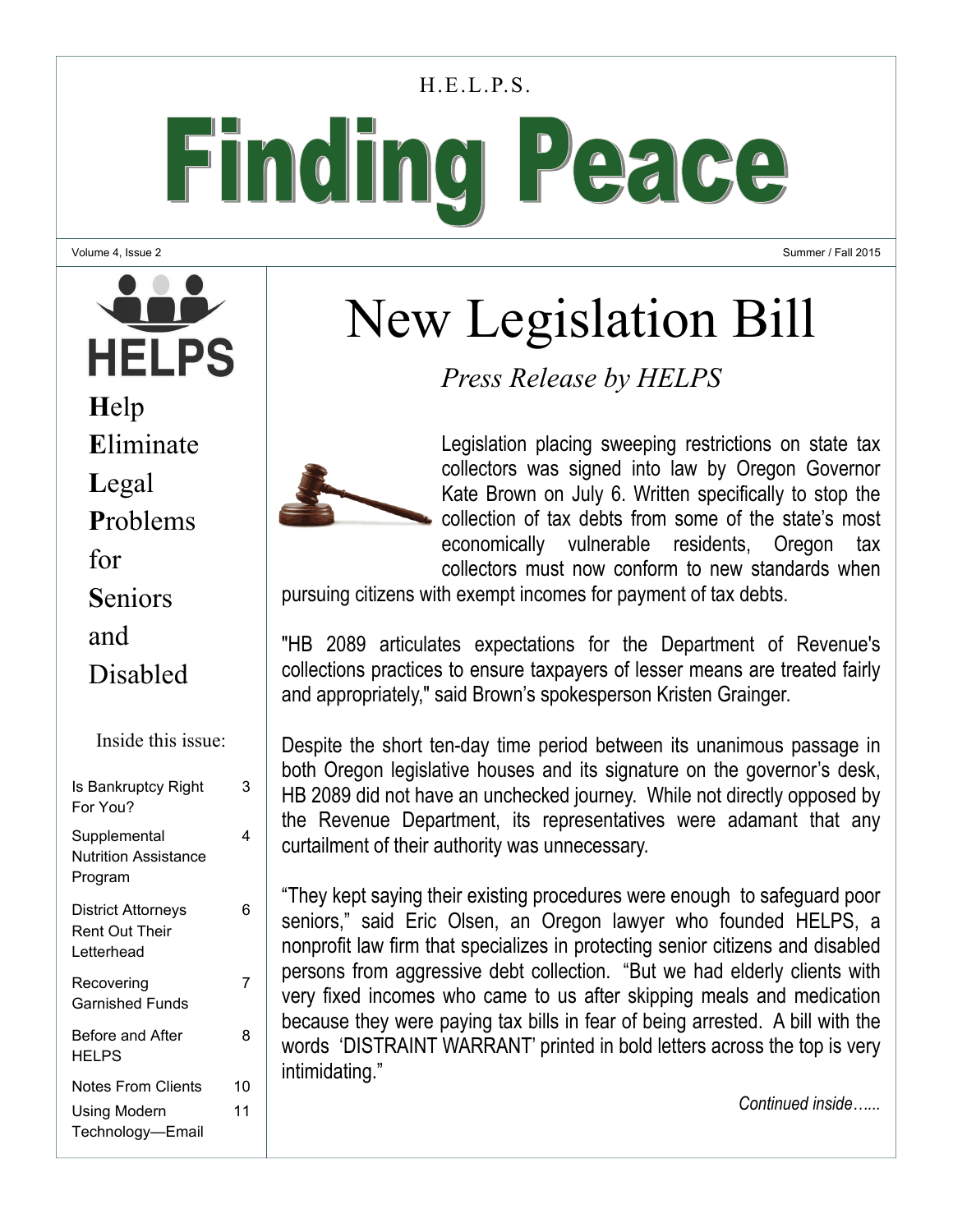## New Legislation (con't)

Olsen was instrumental in the creation of legislation that gave rise to the new law. Worn out by his clients' stories of aggressive collection tactics, he doggedly sought limitations on the Department of Revenue's ability to pursue citizens surviving solely on exempt income sources. "At first the state representatives wanted to trust the Department of Revenue's assurances," Olsen said, "but I had too many clients with too many stories."



One of those stories came from Kathy Houck, a HELPS client fighting terminal cancer. After a double mastectomy, radiation and chemotherapy failed to stop the metastatic disease eating its way through her spine, Kathy Houck thought she had received more than her fair share of bad news. And then a distraint warrant from the Oregon Department of Revenue arrived in the mail. "I got a distress (sic) warrant…I got scared. I thought I might go to jail.," the fifty-nine year old Oregon woman said.

Houck, like millions of American senior citizens and disabled persons, survives on a fixed income of social security benefits. The 1977 Fair Debt Collection Practices Act protects this income from collection and classifies it exempt under federal law. Despite this protective legislation, most social security recipients do not know that their incomes are exempt from collection and judgment proof. Often debt collectors utilize this lack of knowledge and pursue payment of debts by the only means left available to them - repeated contact and intimidation.

"Debt collectors know the law," Olsen said. "They know they can't garnish social security or most forms of retirement. So instead of using the courts to collect debts, they resort to bullying and scare tactics. It isn't a big surprise coming from private companies, but we shouldn't be getting this from our own government."

Unfortunately Oregon is not alone in its collection efforts against seniors and the disabled. Despite nearly half of all seniors age 65 and up living within 200 percent of the poverty line (around \$23,500)\*, most states do not inform seniors and disabled persons of the exempt status of their incomes when pursuing payment of old government debts.

"We aren't stopping the fight here," said Olsen, "We've got clients all over the United States who come to us after paying their limited incomes to state taxing agencies, thinking they're avoiding a prison sentence. I won't be happy until every state informs its judgment proof citizens that they don't have to pay these tax debts if they can't afford it."

*\*Supplemental Brief on Seniors and Poverty, Kaiser Family Foundation*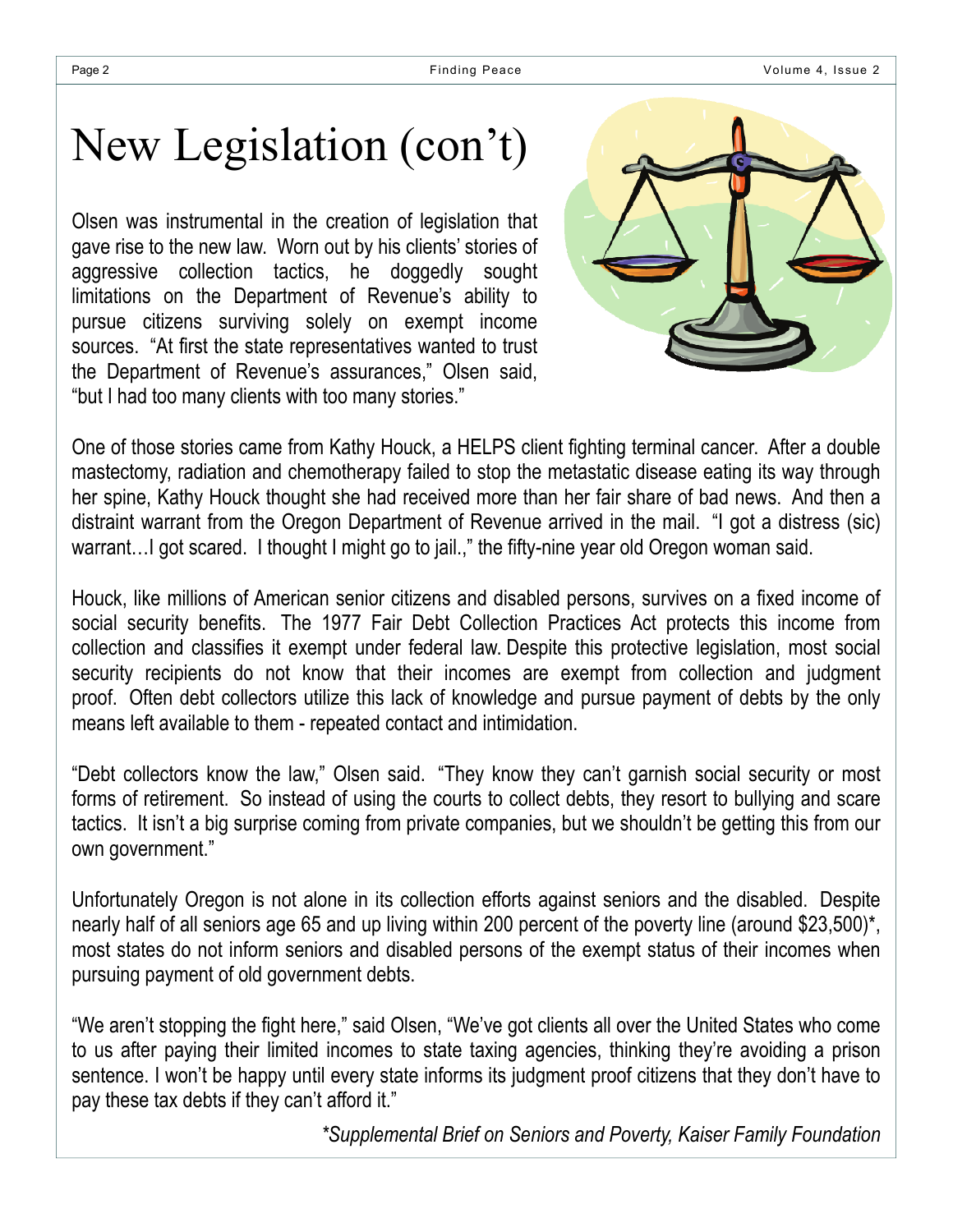

# Is Bankruptcy Right For You?

Why Bankruptcy May Not Be The Best Choice

- 1. Seniors' pension and Social Security incomes are protected from debt collectors under federal law. Ultimately, debt collectors have only way of forcing collection of a debt – by lawsuit. If the debt collector prevails at court, a judgment will be entered against the debtor. The judgment can only be used to collect unprotected funds. A judgment **CANNOT** and **DOES NOT** allow a debt collector to touch Social Security, pensions and veteran's benefits.
- 2. Property owned by the senior, including cars, furniture, even equity in a home, is almost always protected under state exemption laws. This means the debt collector can't get a senior's protected income or his protected property. Most threats of seizing personal property are just that… threats. Debt collectors do use intimidation and make threats to take property that they have no legal way to recover.
- 3. Since income and assets are protected, expensive bankruptcy is a waste of money, the cost often well beyond the means of many low income seniors. Many attorneys will say the reason to file a bankruptcy is to stop the harassment, but there are less expensive means of stopping debt collector harassment. Often a cease and desist letter which tells the debt collector to stop calling and sending demand letters will go a long way toward making the calls stop. In addition, because the senior's income is protected, there should be no long term negative consequences of ignoring the debt collectors' calls and throwing away demand letters.
- 4. Bankruptcy can result in unwanted consequences. When a bankruptcy is filed, all credit cards are cancelled, even ones that are current and not in default. Some seniors may have assets that they would lose to a bankruptcy trustee that a judgment creditor would not take – for example, a vehicle with equity or an interest in a piece of property.
- 5. There are some situations where bankruptcy is the best solution for a senior citizen who is struggling with debt. In some scenarios, low income seniors bankruptcy may have equity in a home that can be exempted or protected by state or federal law, and discharging unsecured debt could allow heirs to receive the property free and clear from any claims on the estate.

It is always best to consult an attorney when considering these options. Unsure about which option is the best for your situation? Call *HELPS* and we can review your situation and help you decide what is best for you.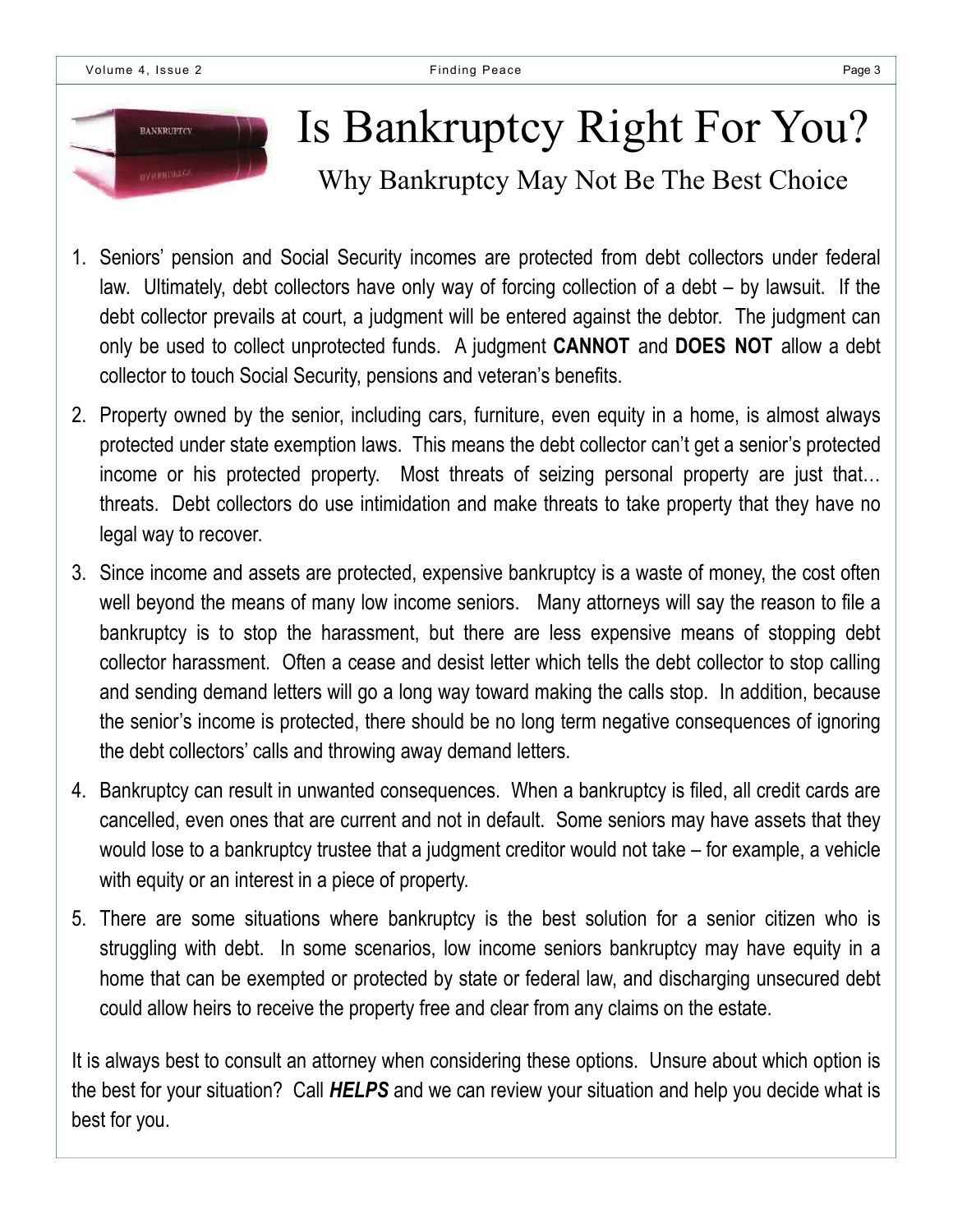### Supplemental Nutrition Assistance Program

Many senior citizens live with minimal incomes that require sacrificing food in order to pay their monthly expenses. Often this sacrifice leaves seniors with funds that cannot possibly purchase food capable of maintaining an adequate or healthy diet. After lives of hard work, a senior being forced to go without something as basic as food is unconscionable. We do not want any senior to go hungry or have less than the amount of calories needed to maintain a healthy, functional life. There is help available!

Nearly everyone has heard of food stamps. These benefits are now called SNAP (Supplemental Nutrition Assistance Program). This is a federally funded program that provides supplemental income to persons for the purchase of food. Unfortunately, many seniors qualify for SNAP but do not take advantage of this program. Sometimes embarrassment stops them from seeking help. Other times seniors simply do not know that there is help to which they are entitled and assuredly deserve.

If you are going hungry or suffering from food scarcity, assistance is available. Do not let embarrassment or shame delay you in getting the help you need. Many seniors are without any help beyond their government benefits. With medical expenses and other financial burdens, these benefits can be grossly inadequate. We do not want any *HELPS* client to be hungry. If you need help getting enrolled with SNAP or just feel overwhelmed by the process, give us a call. We want to help.



Not sure if you qualify for SNAP? You may be surprised. It is easier for someone over the age of 60 to apply and be eligible for help.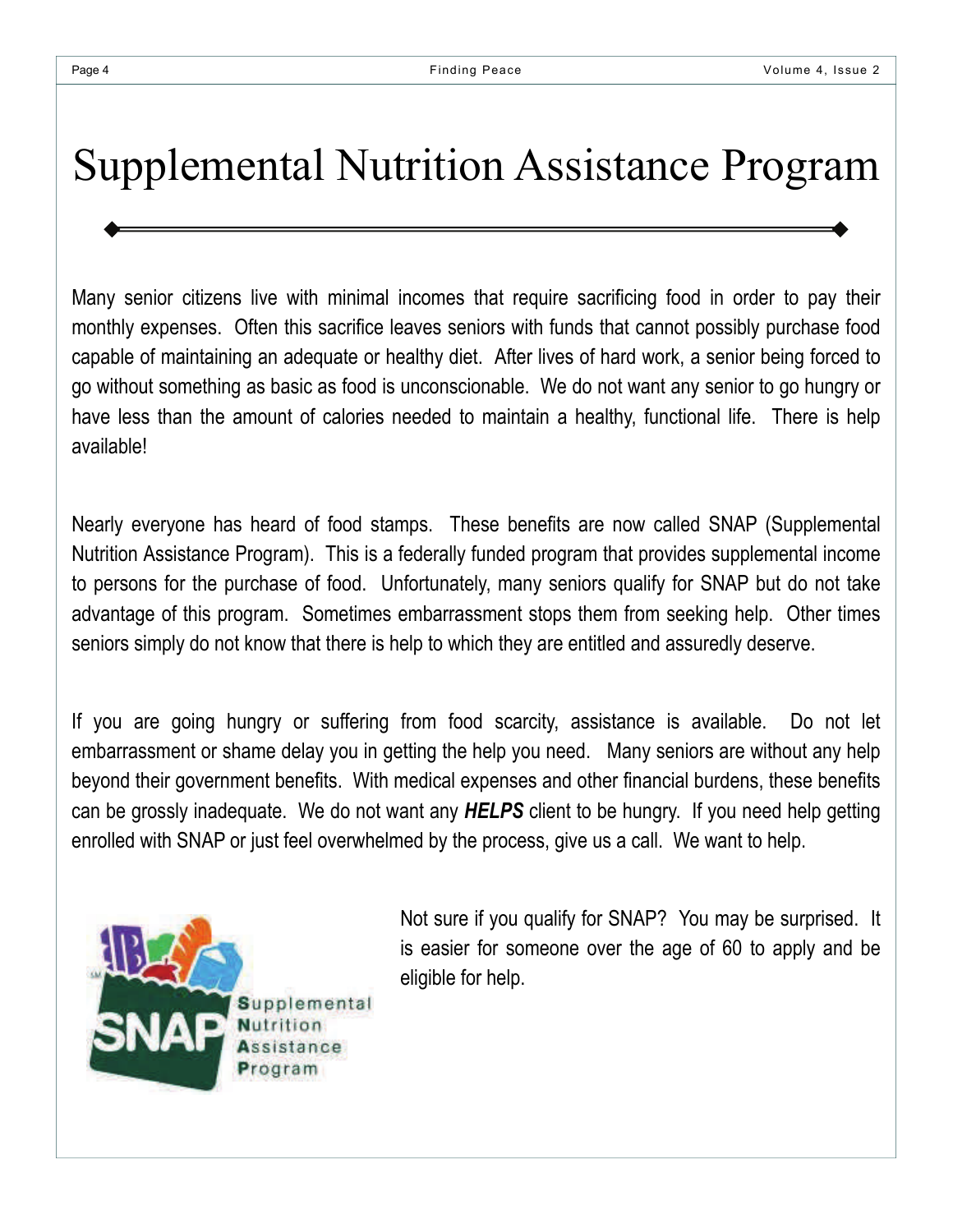You or a member of the household usually needs to apply in person. However, if you are unable to visit a local office, the interview can be done over the phone or, in some situations, a home visit can be made.

There is a limit on your assets but it is important to remember – a home **does not** count towards this. You can have a vehicle worth up to \$4,650 per adult household member. A vehicle necessary to transport a household member that is physically disabled is also not counted. Other household assets are limited to \$3,000, but remember this is garage sale/ craigslist value. Many people overestimate the value of their assets. Do not do this!

Income qualifications vary by state, but again the rules are more generous for seniors. For example, in Oregon, a household of two earning \$1,500 from Social Security with rent of \$500 and medical expenses of \$250 would receive \$153 in food assistance.



If you have access to the internet, you can search to see what you might qualify for. For example, if you live in Oregon, Google "Oregon Food Stamp Calculator". If you need help or more information, call *HELPS* and we can provide you with the local number to call for assistance in your area.

Thankfully we live in a country that provides for those in need of food. There should be no shame or embarrassment in seeking and obtaining assistance to ensure you can eat properly. If you need help finding a way to pay food, please consider applying. Not only will this open the door to more food being available to you, but it will leave your remaining funds available for other necessary items.

If you have questions or need help, please turn to HELPS. We can point you in the right direction and if needed, will get the correct agency on the phone with you. Protecting our clients is a job we take seriously. If you need help, we are here for you.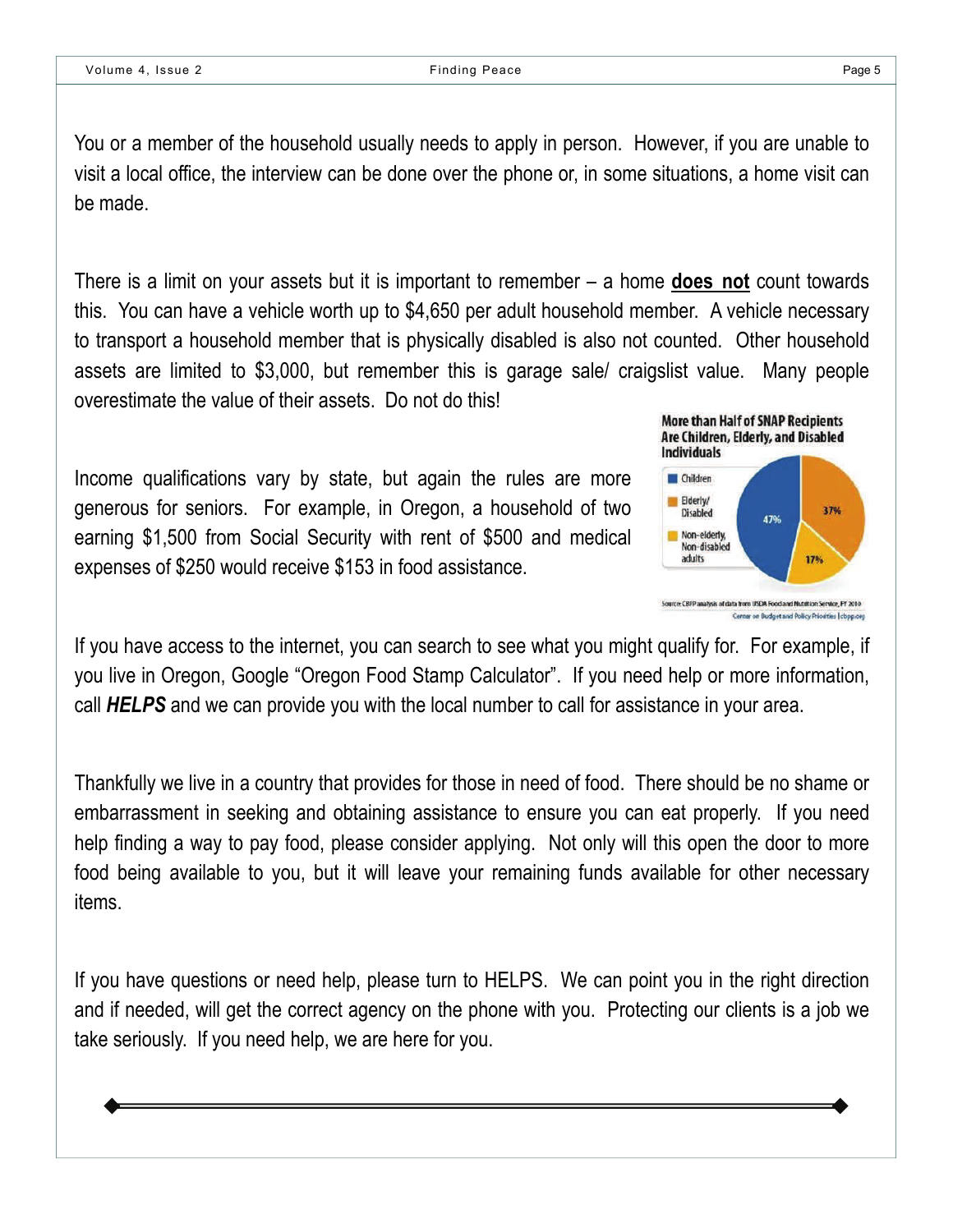

# District Attorneys Rent Out Their Letterhead

On occasion, we are forwarded letters from debt collectors that bear the seal and signature of a district attorney. Printed on the district attorney's letterhead, these letters may threaten jail time and use words like "warrant" repeatedly. These letters usually involve an alleged NSF check. They are quite effective at causing fear in their recipients. If this intimidating method of collection seems more in line with the action of a debt collector, there is a reason.

District Attorneys across the United States are *renting* their letterheads to debt collectors. These district attorneys do not investigate or verify the debt being collected under the seal of their office. Instead, they take a cut of whatever funds are recovered by the debt collector. This amount is typically more than just the original bounced check. Debtors also pay fees and fines, adding to the total amount these district attorneys recover. The New York Times reports that over 300 district attorneys are presently involved with this loathsome "guilty until proven innocent" tactic.

In virtually all of these cases, district attorneys never pursue any sort of law enforcement activity. Prosecuting a bad check case requires proving beyond a shadow of doubt that the accused intentionally sought to mislead and defraud the merchant. District attorneys know the overwhelming majority of NSF checks involve inadvertent errors or simply just having less money that one anticipated. Inasmuch, these letters are essentially "shakedowns" made to scare people into paying debts they may or may not owe along with excessive fees.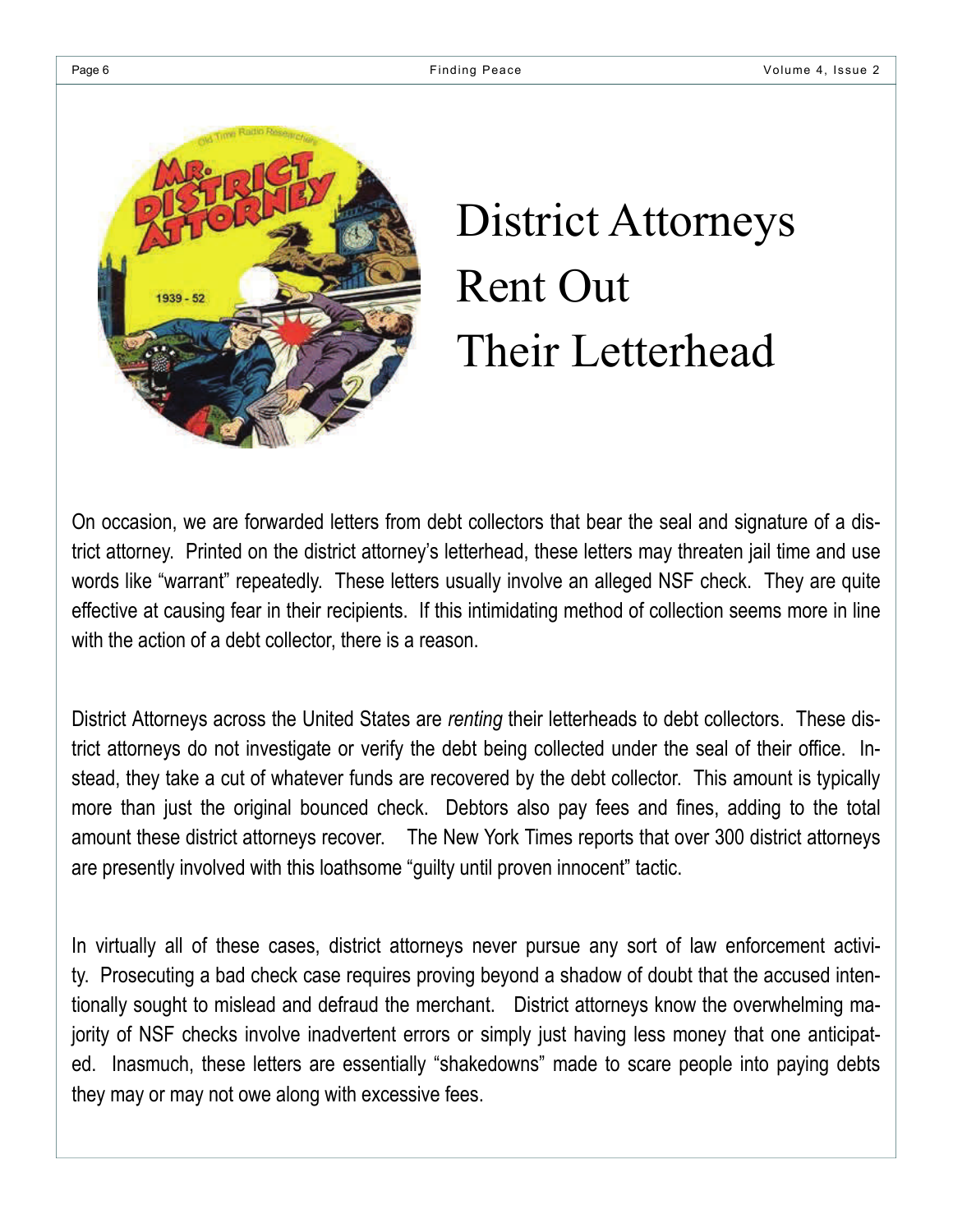## Recovering Garnished Funds

I recently spoke with a new *HELPS* client who told me that a creditor garnished her bank account several months before she enrolled in *HELPS*. The money in her bank was all from a pension. They took over one thousand dollars. This did not need to happen. If a claim had been made within a certain amount of time, the bank should have returned the funds. Money in a bank account that is from a protected source such as pension, Social Security, disability, veteran's benefits, or even a minimum wage job, is exempt and protected by federal laws.

If the money is garnished, a claim of exemption can be filed with the courts. The judge will order the creditor to return the money. There is a timeline to file this claim of exemption and it varies between states, but it is often 30 days. You do not need an attorney in order to file this claim of exemption. The garnishing creditor is supposed to send a form along with the bank levy, but it is not uncommon for them to "forget" to do so. Your local court should have that same form that you can request.

**HELPS** clients should not face this situation as their creditors have been notified that they are judgment proof. However, we want to ensure that all senior citizens know their rights. If friends and family members find themselves in a similar situation, please let them know they have options. These monies, even when deposited in a bank account, are protected. In the event they are taken, there is a procedure in place for the money to be returned.

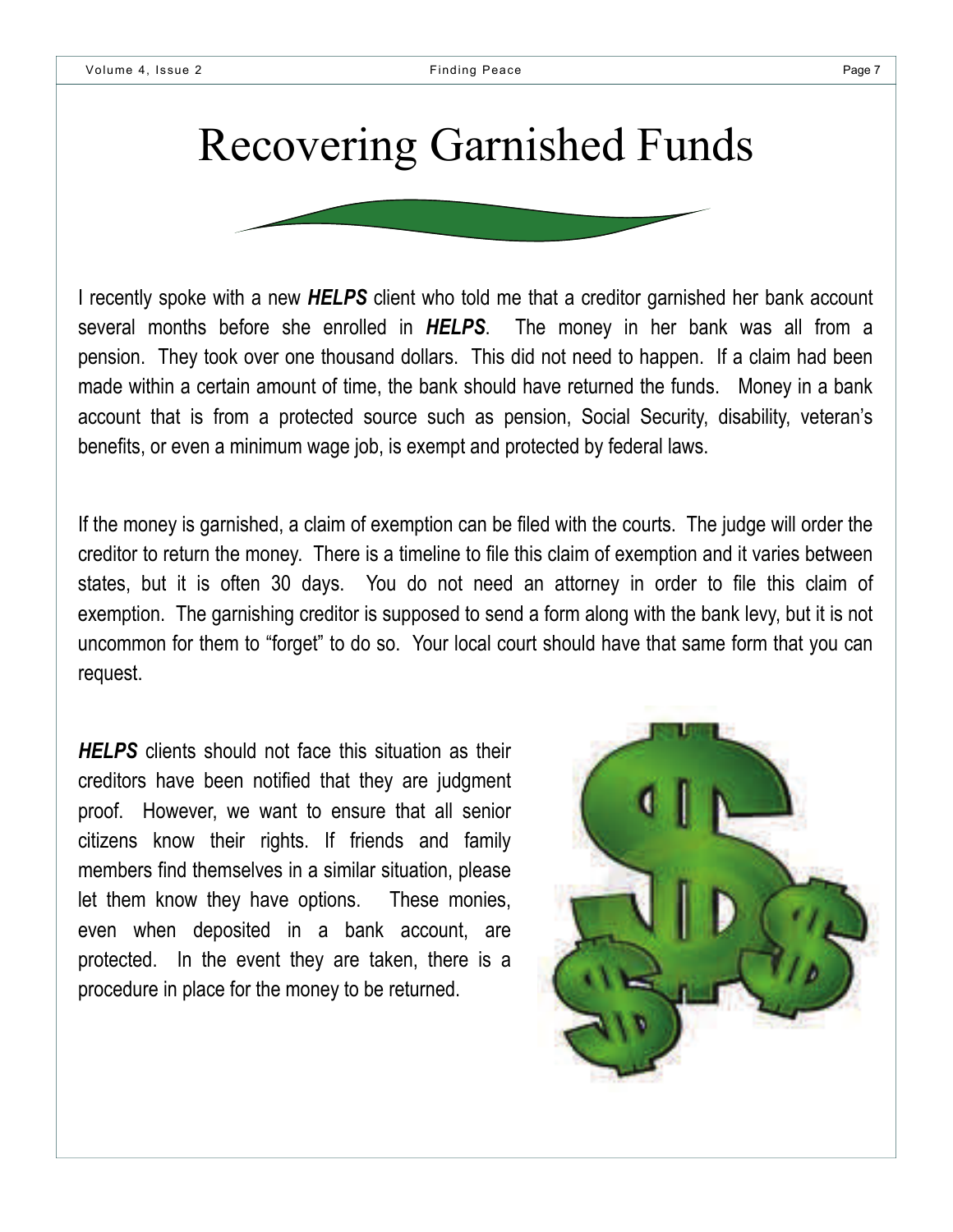## Before And After *HELPS*

Sometimes people come to *HELPS* feeling very alone. Plagued by collector harassment and the overwhelming stress of debt, isolation adds more misery to their lives. Already going without basic needs in order to find a way to pay the bills, loneliness causes even more strain on their mental and physical health. We are here to help them but you can too. Let them know the truth. Many older Americans have gone through the same thing. Help us say to them, "You are not alone!".

In this spirit, we are starting a new newsletter feature entitled, "Before and After *HELPS*". This newsletter reaches many older persons who are suffering the familiar problems of harassment and debt headaches but do not know about *HELPS*. We invite *HELPS* clients to send in their stories of what was like before you found *HELPS* and how *HELPS* has changed your life. Your name and identity will be protected. *HELPS* members will also be helped by reading stories from other members who experienced similar situations. *HELPS* motto is "Sharing the Burden". We believe this feature will help do just that.

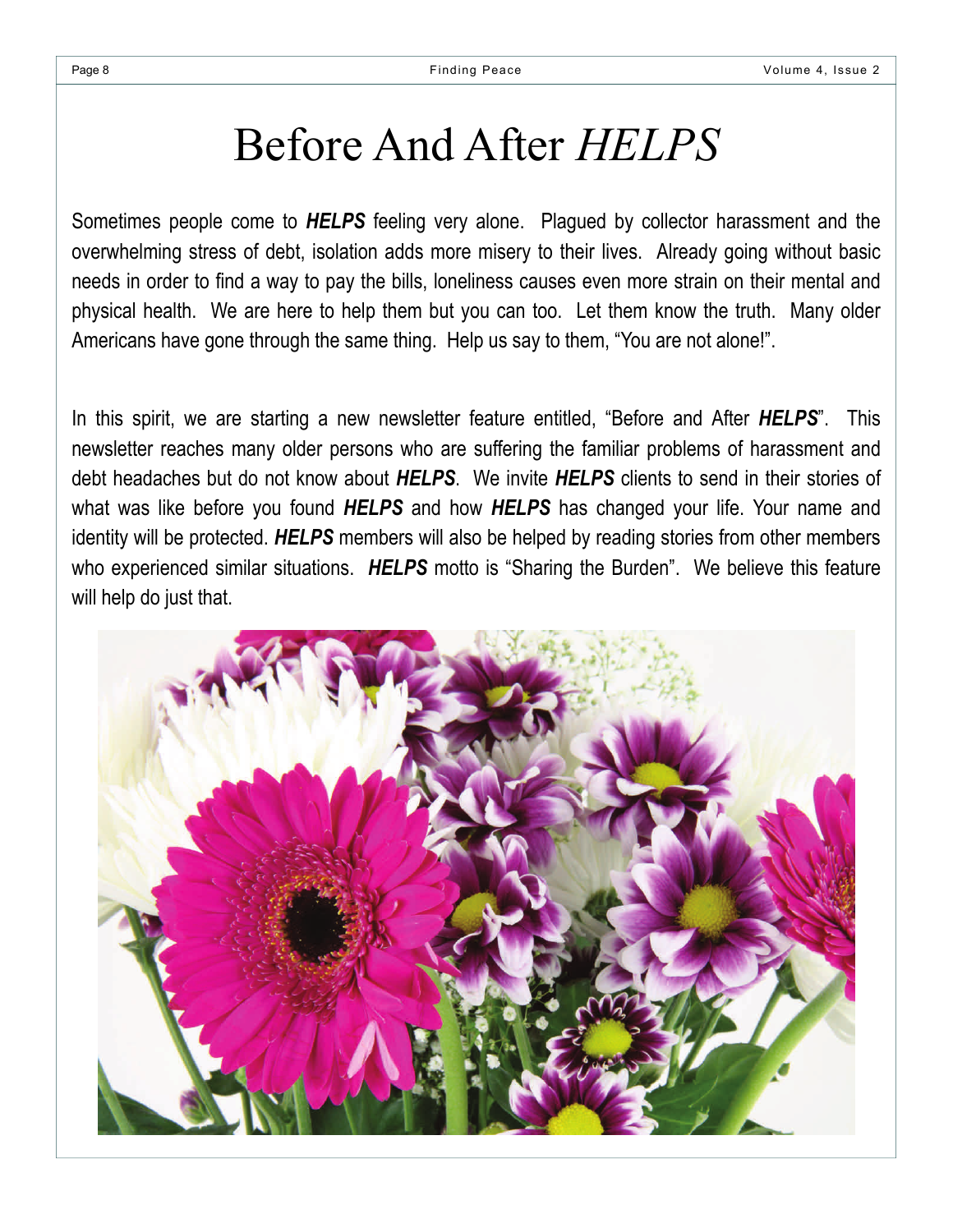

## Shirley's Story



"Four years ago I had so much credit card debt. I was avoiding answering the phone because collection agencies were calling day and night. I was in a constant state of worry and stress. I did my best to make minimum payments. The money I paid went to interest only, so the debt kept increasing daily. During the four years I was hospitalized twice for stress related illness. That is when I decided enough was enough.

As a result of the situation I was in, I decided to call and talk with a representative of a debt consolidation agency. I checked with three agencies. At this point, I was not sure what I was going to do. I talked to a friend about my situation. She was so helpful with suggestions and support. She did a computer search for help with credit card debt - specifically credit card debt for people 62 and older - And there was the number for HELPS.

I did not call right away. I was ashamed that I could not handle this problem by myself. However, with a little encouragement from my friend, I called HELPS. And that was when my life changed.

I made an appointment with a HELPS representative. He walked me through the HELPS process. He explained every part of the program to me. He was very kind and understanding. He explained to me what to do when creditors call. You let them know you are a HELPS client and you refer them to a specific phone number.

My life is so calm now. Without the support and reassurance with HELPS provided, I really do not know where I would have turned. My name is Shirley and I live in Oregon. And I am proud to be a HELPS client. I trust HELPS and everyone who works for them. Please, if you are 62+, on a limited income such as I am, and credit card debt is a financial burden, call HELPS now. They truly are there for you and for me. Call today—don't wait. A good night's sleep is just a phone call away. And when you call, you talk to a person, not a machine. The support you receive is extraordinary."

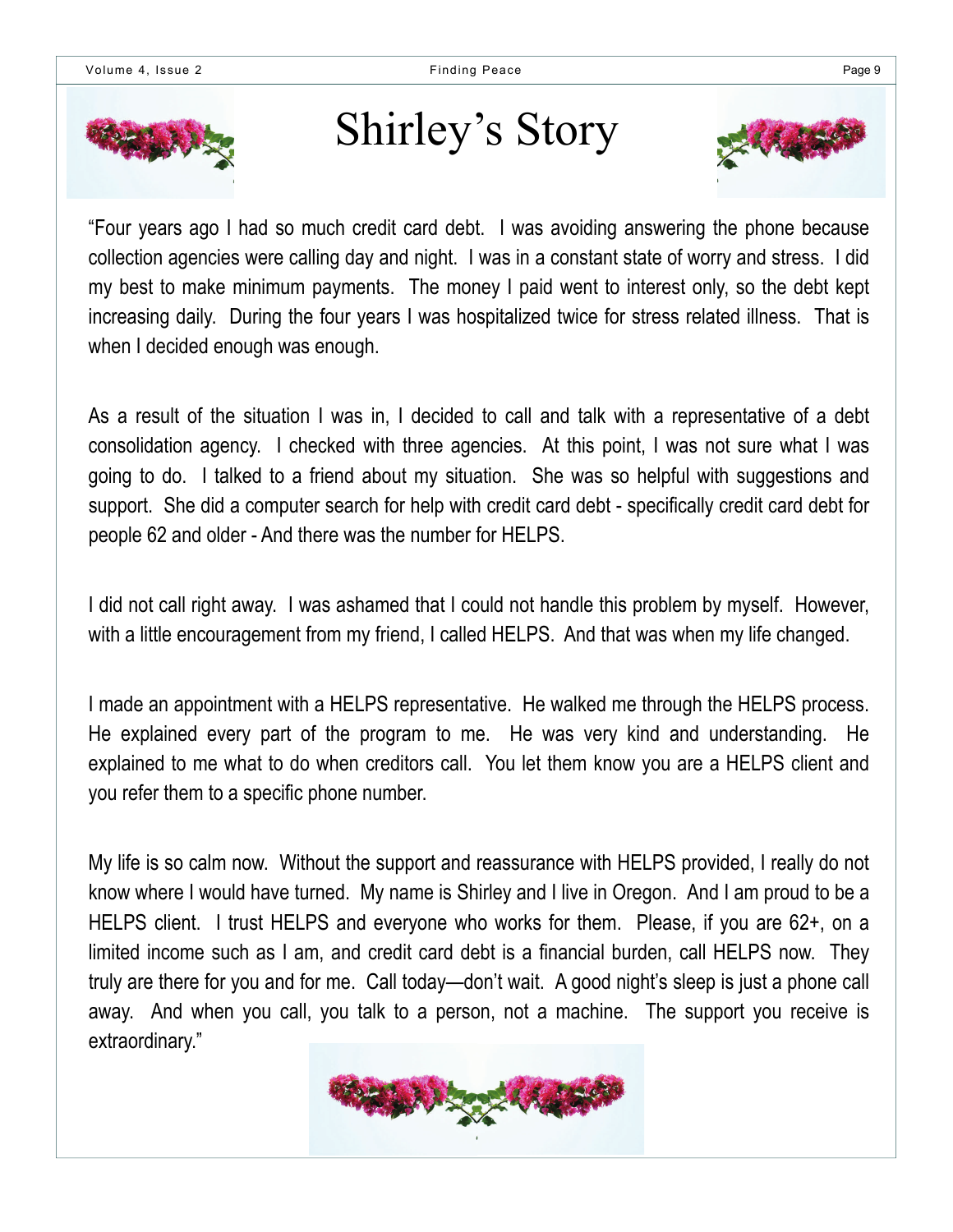#### $\sim$  Notes From Clients  $\sim$

"Dear HELPS, From the bottom of my heart, thank you for your kindness and support. This has been a nice warm winter for me and my kitty, when I was not afraid to turn my heat on to a comfortable zone and leave it on. Also, these past several months have been very peaceful—which might not otherwise have been without your help. Warm love, Gary L."

"I wanted to say thank you for helping my father with his financial difficulties. He does rest easier knowing he can get answers and that creditors have stopped harassing. I have mentioned to him that this is the best thing he has ever bought. My compliments to your organization."  $\sim$  Jeff H.

"Thank you so much for your help. It has really helped me a lot and improved my living conditions. Now I am able to eat regular and not skip meals to pay bills, which led to heart attacks in the past. My doctor says it has improved a lot since I've got your help. So thank you so much and if I can do anything for you guys, please let me know. Your friend, Ray."



"Thank you HELPS for providing the Landlord Letter. After a lengthy search, we found the apartment that would meet our needs. We presented the Landlord Letter to the apartment manager with our application. My wife and I know this letter helped our rental application be approved."  $\sim$  George J.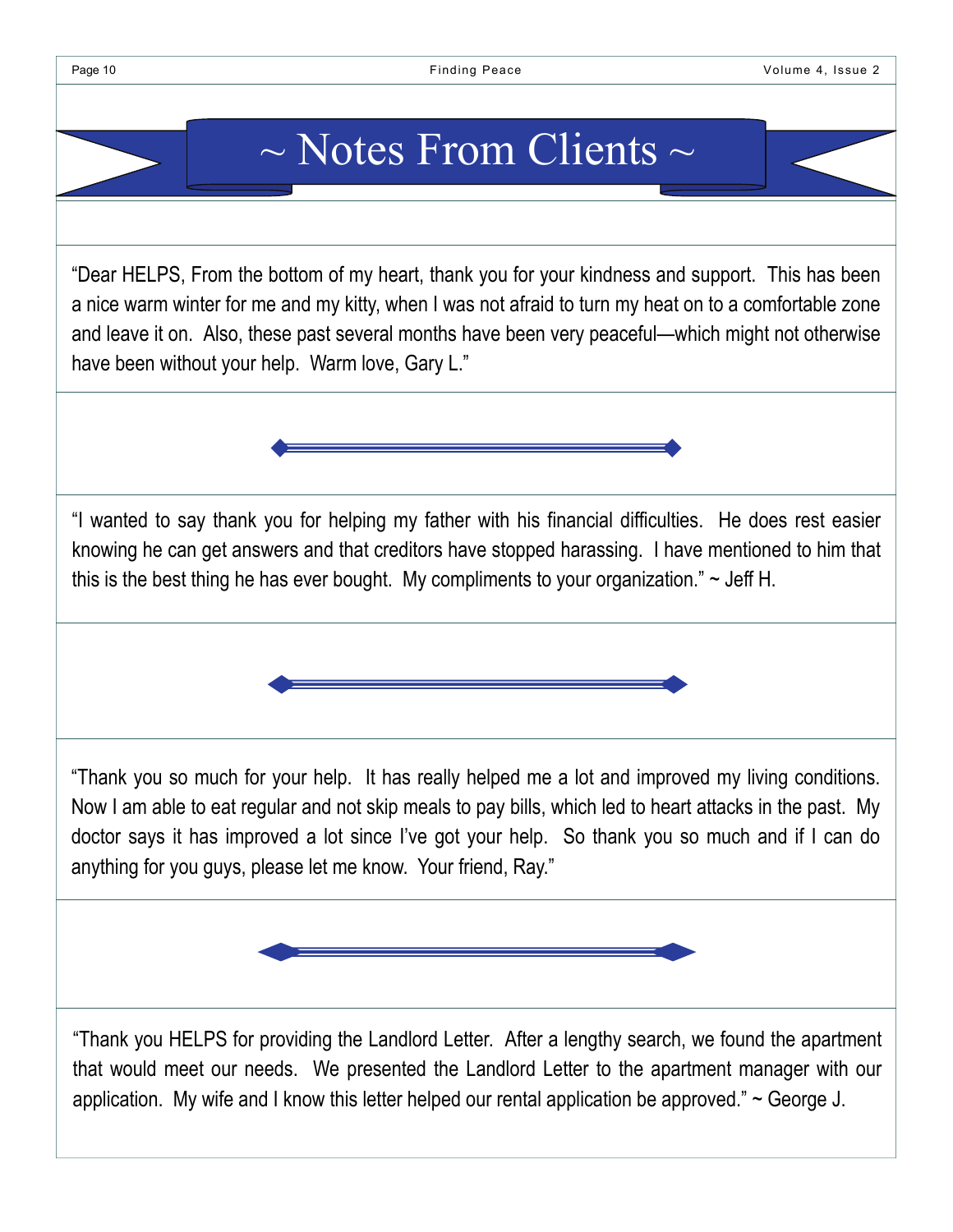## Using Modern Technology  $\sim$  Email

We at HELPS love to email. This is our preferred method of written communication because it is quicker and cheaper than using the US Postal Service. Keeping our costs down is crucial and helps us continue to provide our services at a very low cost, or even for free, to those in need.

You don't have to own a computer or have an email address in order to join HELPS, but we do want to make sure you know it is an option for contacting us. As technology advances, many people are able to receive



emails on a multitude of devices, including smart phones. Having email on your cell phone can be a very convenient method to communicate with HELPS and we encourage you to reach out to us. If you would like to share your email address with us, please give a call or send us an email at pellegood@helpsishere.org and we can update your file.

One form of written communication that we are still using is this newsletter. We ask when you are done reading it, that you share it with a friend or leave it at your doctor's office or senior center for others to enjoy. We often talk to people who found out about us from a newsletter they found in their doctor's office so you never know who you will help out.

Just because our preferred method of communication is email does not mean that you cannot pick up the phone and call us for any concern or question you may have. We are here for you whatever method you choose.